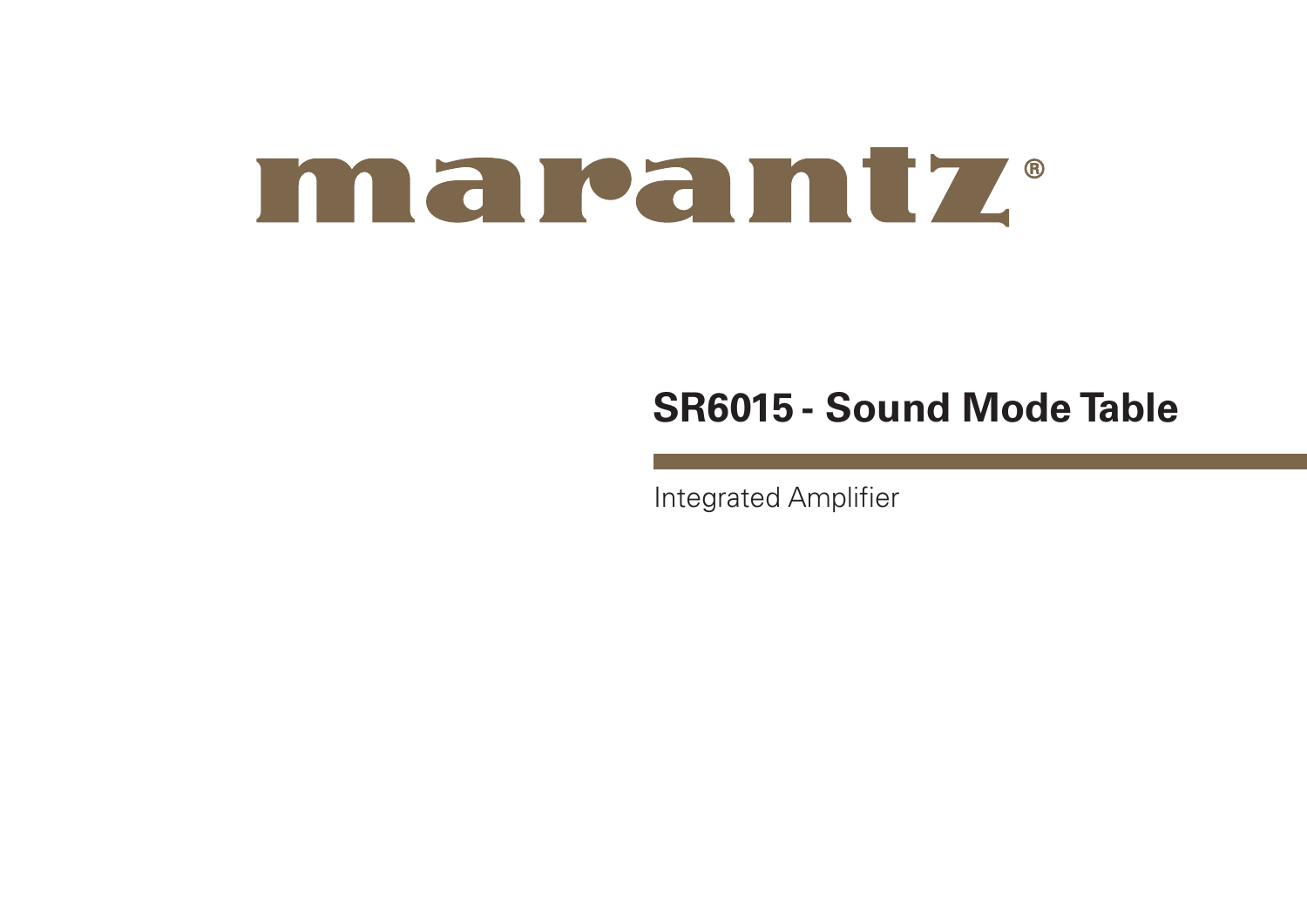### **Sound mode table**

#### **Sound modes and channel output**

 $\overline{\bigcirc}$  This indicates the audio output channels or surround parameters that can be set.

◎ This indicates the audio output channels. The output channels depend on the settings of "Speaker Config.".

|                                    | Channel output |                |                 |                         |                |                                |                          |                        |                |                         |                                                                               |                               |                |
|------------------------------------|----------------|----------------|-----------------|-------------------------|----------------|--------------------------------|--------------------------|------------------------|----------------|-------------------------|-------------------------------------------------------------------------------|-------------------------------|----------------|
| Sound mode                         | Front<br>1/R   | Center         | Surround<br>1/R | Surround<br>Back<br>L/R | 1/R            | Front Height Top Front L/<br>R | <b>Top Middle</b><br>1/R | <b>Top Rear</b><br>1/R | 1/R            | Front<br>Enabled<br>L/R | Surround<br>Rear Height Dolby Atmos Dolby Atmos Dolby Atmos<br>Enabled<br>1/R | <b>Back</b><br>Enabled<br>L/R | Subwoofer      |
| Direct/Pure Direct (2-channel)     | $\bigcirc$     |                |                 |                         |                |                                |                          |                        |                |                         |                                                                               |                               | ◎※5            |
| Direct/Pure Direct (Multi-channel) | $\bigcirc$     | $\circledcirc$ | $\circledcirc$  | <b>O</b> * 6            | ◎※6            | ◎※6                            | ◎※6                      | ◎※6                    | ◎※6            | ◎※6                     | O <sub>*6</sub>                                                               | ◎※6                           | $\circledcirc$ |
| DSD Direct (2-channel)             | $\circ$        |                |                 |                         |                |                                |                          |                        |                |                         |                                                                               |                               | ◎※5            |
| DSD Direct (Multi-channel)         | $\bigcirc$     | $\circledcirc$ | $\circledcirc$  |                         |                |                                |                          |                        |                |                         |                                                                               |                               | $\circledcirc$ |
| Stereo                             | $\circ$        |                |                 |                         |                |                                |                          |                        |                |                         |                                                                               |                               | $\circledcirc$ |
| Dolby Atmos                        | $\bigcirc$     | $\circ$        | $\circledcirc$  | $\circledcirc$          | $\circledcirc$ | $\circledcirc$                 | $\circ$                  | $\circledcirc$         | $\circledcirc$ | $\circledcirc$          | $\circledcirc$                                                                | $\circledcirc$                | $\circ$        |
| Dolby TrueHD                       | $\bigcirc$     | $\circ$        | $\circledcirc$  | ◎※6                     |                |                                |                          |                        |                |                         |                                                                               |                               | $\circledcirc$ |
| Dolby Digital Plus                 | $\bigcirc$     | $\circledcirc$ | $\circledcirc$  | ◎※6                     |                |                                |                          |                        |                |                         |                                                                               |                               | $\circ$        |
| Dolby Digital                      | $\circ$        | $\circ$        | $\circledcirc$  |                         |                |                                |                          |                        |                |                         |                                                                               |                               | $\circledcirc$ |
| Dolby Surround * 1                 | $\bigcirc$     | $\circledcirc$ | $\circledcirc$  | ◎※7                     | $\circledcirc$ | $\circledcirc$                 | $\circ$                  | $\circledcirc$         | $\circledcirc$ | $\circledcirc$          | $\circ$                                                                       | $\circledcirc$                | $\circ$        |
| IMAX DTS:X * 2                     | $\bigcirc$     | $\circ$        | $\circledcirc$  | $\odot$                 | $\circledcirc$ | $\circledcirc$                 | $\circ$                  | $\circledcirc$         | $\circledcirc$ | $\circledcirc$          | $\circledcirc$                                                                | $\circledcirc$                | $\circledcirc$ |
| <b>IMAX DTS</b>                    | $\bigcirc$     | $\circledcirc$ | ◎※9             | ◎※9                     |                |                                |                          |                        |                |                         |                                                                               |                               | $\circ$        |
| DTS: $X \times 2$                  | $\circ$        | $\circ$        | $\circledcirc$  | $\odot$                 | $\circledcirc$ | $\circledcirc$                 | $\circ$                  | $\circledcirc$         | $\circledcirc$ | $\circledcirc$          | $\circledcirc$                                                                | $\circledcirc$                | $\circledcirc$ |
| DTS-HD                             | 0              | $\circledcirc$ | $\circledcirc$  | ◎※6                     |                |                                |                          |                        |                |                         |                                                                               |                               | $\circledcirc$ |
| <b>DTS Express</b>                 | $\bigcirc$     | $\circ$        | $\circledcirc$  | $\circledcirc$          |                |                                |                          |                        |                |                         |                                                                               |                               | $\circledcirc$ |
| DTS 96/24                          | 0              | $\circ$        | $\circledcirc$  | $\circledcirc$          |                |                                |                          |                        |                |                         |                                                                               |                               | $\circledcirc$ |
| <b>DTS Surround</b>                | $\circ$        | $\circ$        | $\circledcirc$  | $\circledcirc$          |                |                                |                          |                        |                |                         |                                                                               |                               | $\circledcirc$ |
| DTS Neural:X $\frac{1}{2}$ 3       | 0              | $\circ$        | $\circledcirc$  | 0                       | $\circledcirc$ | $\circledcirc$                 | $\circ$                  | $\circledcirc$         | 0              | $\circledcirc$          | $\circledcirc$                                                                | O                             | $\circledcirc$ |
| DTS Virtual: X % 4                 | $\bigcirc$     | $\circ$        | $\circledcirc$  | $\odot$                 |                |                                |                          |                        |                |                         |                                                                               |                               | $\circledcirc$ |
| Multi Ch In                        | $\bigcirc$     | $\circ$        | $\circledcirc$  | ◎※6                     |                |                                |                          |                        |                |                         |                                                                               |                               | $\circledcirc$ |
| MPEG-2 AAC (JAPAN Model Only)      | $\bigcirc$     | $\circ$        | $\circledcirc$  |                         |                |                                |                          |                        |                |                         |                                                                               |                               | $\circledcirc$ |
| MPEG-4 AAC (JAPAN Model Only)      | $\bigcirc$     | $\circledcirc$ | $\circledcirc$  |                         |                |                                |                          |                        |                |                         |                                                                               |                               | $\circ$        |
| Multi Ch Stereo                    | $\circ$        | $\circ$        | $\circledcirc$  | $\circledcirc$          | ◎ ※ 12         | <b>◎※12</b>                    | <b>O</b> $\times$ 12     | <b>◎※12</b>            | <b>◎※12</b>    | <b>◎</b> ※ 12           | <b>◎</b> ※ 12                                                                 | <b>O</b> $\times$ 12          | $\circledcirc$ |
| Virtual                            | 0              |                |                 |                         |                |                                |                          |                        |                |                         |                                                                               |                               | $\circledcirc$ |

※ 1 The applicable sound mode includes "Dolby Surround" and sound modes that have "+Dolby Surround" in the sound mode name.

※ 3 The applicable sound mode includes "DTS Neural:X" and sound modes that have "+Neural:X" in the sound mode name.

※ 4 The applicable sound mode includes "DTS Virtual:X" and sound modes that have "+Virtual:X" in the sound mode name.

※ 5 Audio is output when "Subwoofer Mode" in the menu is set to "LFE+Main".

※ 6 A signal for each channel contained in an input signal is output as audio.

※ 7 Audio is not output when the "Speaker Virtualizer" in the menu is set to "On" and "Speaker Config." - "Surr. Back" in the menu is set to "1 spkr".

※ 9 When "Speaker Config." - "Surr. Back" is set to "2 spkrs", "Speaker Config." - "Center" is set to "Large" or "Small", and sound mode is set to "IMAX DTS", surround audio is output from the surround back speaker. Audio is not output from the surround speaker.

※ 12 Audio is output from the speakers specified in the "Surround Parameter" – "Speaker Select" settings.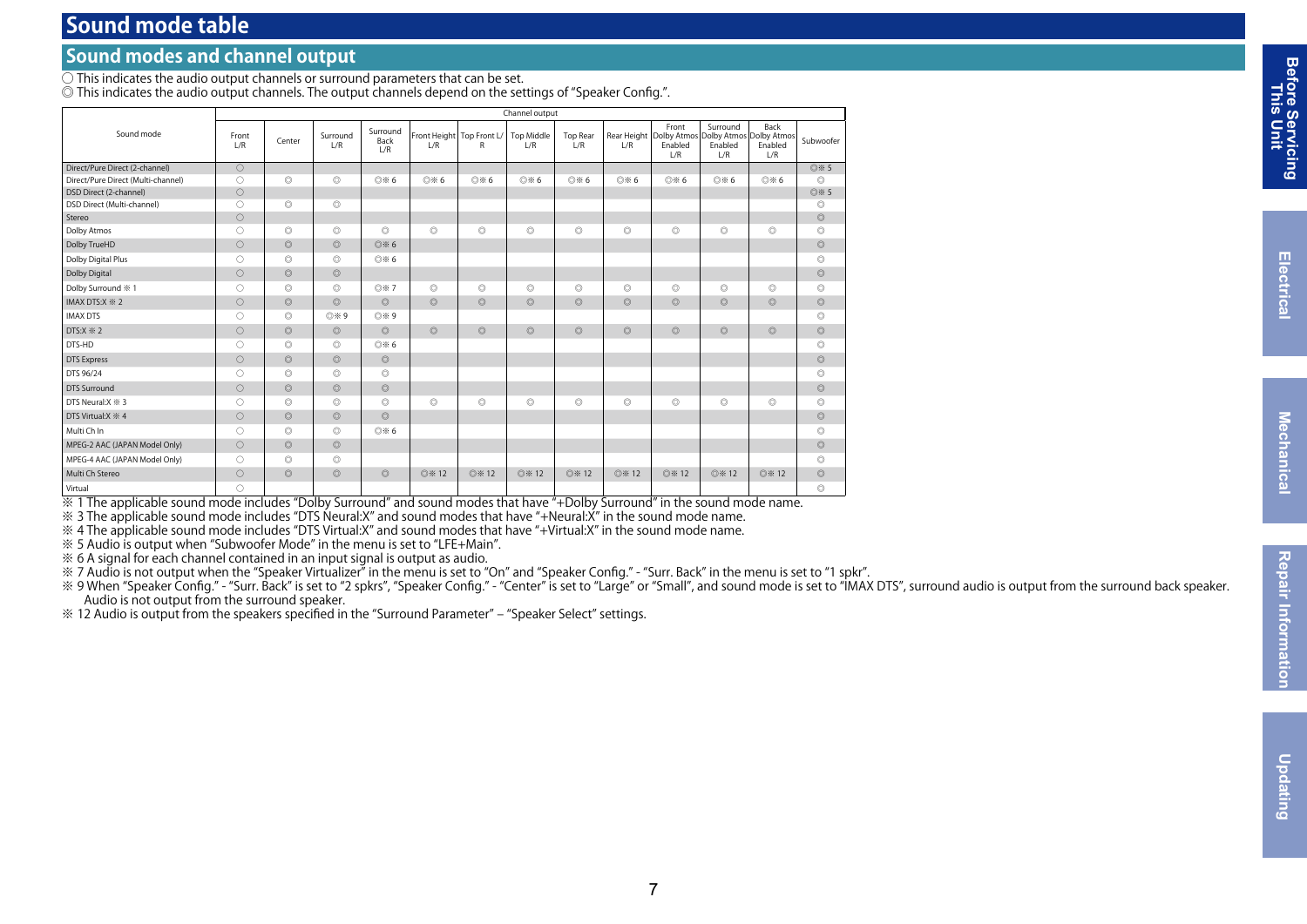#### **Sound modes and surround parameters**

|                                                  |            |                                    |                                   |                         |                                    |                         |                              | Surround Parameter     |             |                        |                           |                          |                         |                |                    | Center<br>Level<br>Adjust<br>※ 10 | Subwoofer               | Audyssey                    |                                                               |                                            |                  |               |
|--------------------------------------------------|------------|------------------------------------|-----------------------------------|-------------------------|------------------------------------|-------------------------|------------------------------|------------------------|-------------|------------------------|---------------------------|--------------------------|-------------------------|----------------|--------------------|-----------------------------------|-------------------------|-----------------------------|---------------------------------------------------------------|--------------------------------------------|------------------|---------------|
| Sound mode                                       | Cinema EO  | Loudness<br>Manage-<br>ment<br>※ 2 | Dynamic<br>Compres-<br>sion<br>※3 | Dialog<br>Control<br>※4 | Low<br>Frequency<br>Effects<br>※ 5 | Speaker<br>Select<br>※6 | Speaker<br>Virtualizer<br>※7 | <b>DTS</b><br>Neural:X | <b>IMAX</b> | IMAX Audio<br>Settings | High Pass<br>Filter<br>※8 | Low Pass<br>Filter<br>※8 | Subwoofer<br>Mode<br>※8 | Sub-<br>woofer | Tone<br>$\times$ 9 |                                   | Level<br>Adjust<br>※ 11 | MultEO <sup>®</sup><br>XT32 | Dynamic EQ<br>$\frac{1}{2}$ % 12 % 13 $\frac{1}{2}$ % 14 % 15 | Dynamic<br>Volume<br>※ 14 ※ 15   ※ 14 ※ 15 | Audyssey<br>LFC™ | M-DAX<br>※ 16 |
| Direct/Pure Direct (2-channel) ※ 1               |            | $\circ$                            | $\circ$                           |                         |                                    |                         |                              |                        |             |                        |                           |                          |                         | ○※18           |                    |                                   | ○ ※ 18                  |                             |                                                               |                                            |                  |               |
| Direct/Pure Direct (Multi-channel)<br>$\times 1$ |            | n                                  | O                                 | $\bigcirc$              | $\circ$                            |                         |                              |                        |             |                        |                           |                          |                         |                |                    | $\bigcirc$                        | ∩                       |                             |                                                               |                                            |                  |               |
| DSD Direct (2-channel)                           |            |                                    |                                   |                         |                                    |                         |                              |                        |             |                        |                           |                          |                         | ○ ※ 18         |                    |                                   | ○※18                    |                             |                                                               |                                            |                  |               |
| DSD Direct (Multi-channel)                       |            |                                    |                                   |                         |                                    |                         |                              |                        |             |                        |                           |                          |                         |                |                    | $\bigcirc$                        | O                       |                             |                                                               |                                            |                  |               |
| Stereo                                           |            | $\circ$                            | $\circ$                           | $\bigcirc$              | $\circ$                            |                         |                              |                        |             |                        |                           |                          |                         | ○※19           | $\circ$            |                                   | ○※19                    | $\circ$                     | $\circ$                                                       | $\circ$                                    | $\circ$          | $\circ$       |
| Dolby Atmos                                      | $\circ$    | 0                                  | $\bigcirc$                        |                         | $\bigcirc$                         |                         | $\bigcirc$                   |                        |             |                        |                           |                          |                         |                | $\bigcirc$         | $\bigcirc$                        | 0                       | $\bigcirc$                  | $\bigcirc$                                                    | $\bigcirc$                                 | 0                |               |
| Dolby TrueHD                                     | $\bigcirc$ | $\circ$                            | $\bigcirc$                        |                         | $\bigcirc$                         |                         |                              |                        |             |                        |                           |                          |                         |                | $\circ$            | $\circ$                           | $\circ$                 | $\bigcirc$                  | $\bigcirc$                                                    | $\circ$                                    | $\bigcirc$       |               |
| Dolby Digital Plus                               | $\circ$    | O                                  | $\bigcirc$                        |                         | $\bigcirc$                         |                         |                              |                        |             |                        |                           |                          |                         |                | $\bigcirc$         | 0                                 | $\circ$                 | $\bigcirc$                  | $\bigcirc$                                                    | $\circ$                                    | 0                |               |
| Dolby Digital                                    | $\circ$    | $\circ$                            | $\circ$                           |                         | $\bigcirc$                         |                         |                              |                        |             |                        |                           |                          |                         |                | $\circ$            | $\circ$                           | $\circ$                 | $\bigcirc$                  | $\circ$                                                       | $\circ$                                    | $\circ$          |               |
| Dolby Surround                                   | O          | O                                  | $\bigcirc$                        |                         |                                    |                         | Ω                            |                        |             |                        |                           |                          |                         |                | $\bigcirc$         | 0                                 | 0                       | $\bigcirc$                  | $\bigcirc$                                                    | $\bigcirc$                                 | $\bigcirc$       | 0             |
| <b>IMAX DTS:X</b>                                | $\circ$    |                                    | $\bigcirc$                        | $\bigcirc$              | $\circ$                            |                         |                              | $\circ$                | $\circ$     | $\circ$                | $\circ$                   | $\circ$                  | $\circ$                 |                | $\circ$            | $\circ$                           | $\circ$                 | $\circ$                     | $\circ$                                                       | $\circ$                                    | $\circ$          |               |
| <b>IMAX DTS</b>                                  | $\circ$    |                                    | $\bigcap$                         |                         | $\bigcirc$                         |                         |                              |                        | $\bigcirc$  | $\circ$                | 0                         | 0                        | $\bigcirc$              |                | $\circ$            | 0                                 | 0                       | $\bigcirc$                  | $\bigcirc$                                                    | $\circ$                                    | $\circ$          |               |
| DTS:X                                            | $\circ$    |                                    | $\circ$                           | $\bigcirc$              | $\circ$                            |                         |                              | $\bigcirc$             | $\bigcirc$  |                        |                           |                          |                         |                | $\circ$            | $\circ$                           | $\circ$                 | $\circ$                     | $\circ$                                                       | $\circ$                                    | $\circ$          |               |
| DTS-HD                                           | $\circ$    |                                    | $\bigcirc$                        |                         | $\bigcirc$                         |                         |                              |                        | $\bigcirc$  |                        |                           |                          |                         |                | $\bigcirc$         | $\bigcirc$                        | $\circ$                 | $\bigcirc$                  | $\bigcirc$                                                    | $\bigcirc$                                 | 0                |               |
| <b>DTS</b> Express                               | $\circ$    |                                    |                                   |                         | $\bigcirc$                         |                         |                              |                        | $\bigcirc$  |                        |                           |                          |                         |                | $\circ$            | $\circ$                           | $\circ$                 | $\circ$                     | $\circ$                                                       | $\circ$                                    | $\circ$          |               |
| DTS 96/24                                        | $\circ$    |                                    |                                   |                         | $\bigcirc$                         |                         |                              |                        | $\bigcirc$  |                        |                           |                          |                         |                | $\bigcirc$         | 0                                 | $\bigcirc$              | $\bigcirc$                  | $\bigcirc$                                                    | $\circ$                                    | $\circ$          |               |
| <b>DTS Surround</b>                              | $\bigcirc$ |                                    | $\bigcirc$                        |                         | $\bigcirc$                         |                         |                              |                        | $\bigcirc$  |                        |                           |                          |                         |                | $\circ$            | $\circ$                           | $\circ$                 | $\circ$                     | $\circ$                                                       | $\circ$                                    | $\bigcirc$       |               |
| <b>DTS Neural:X</b>                              | $\circ$    | O                                  | $\bigcap$                         |                         |                                    |                         |                              |                        |             |                        |                           |                          |                         |                | $\bigcirc$         | 0                                 | $\circ$                 | $\bigcirc$                  | $\bigcirc$                                                    | $\bigcirc$                                 | $\bigcirc$       | O             |
| DTS Virtual:X                                    | $\circ$    |                                    | $\bigcirc$                        |                         |                                    |                         |                              |                        |             |                        |                           |                          |                         |                | $\bigcirc$         | $\circ$                           | $\circ$                 | $\bigcirc$                  |                                                               |                                            |                  | $\circ$       |
| Multi Ch In                                      | $\bigcirc$ |                                    |                                   |                         | $\bigcirc$                         |                         |                              |                        |             |                        |                           |                          |                         |                | $\circ$            | 0                                 | 0                       | $\bigcirc$                  | $\bigcirc$                                                    | $\bigcirc$                                 | $\circ$          |               |
| MPEG-4 AAC (JP Only)                             | $\circ$    |                                    |                                   |                         | $\bigcirc$                         |                         |                              |                        |             |                        |                           |                          |                         |                | $\circ$            | $\circ$                           | $\circ$                 | $\circ$                     | $\circ$                                                       | $\circ$                                    | $\bigcirc$       |               |
| MPEG-2 AAC (JP Only)                             | $\circ$    |                                    |                                   |                         | $\circ$                            |                         |                              |                        |             |                        |                           |                          |                         |                | $\circ$            | Ο                                 | $\circ$                 | $\bigcirc$                  | $\bigcirc$                                                    | $\circ$                                    | O                |               |
| Multi Ch Stereo                                  | $\circ$    | $\circ$                            | $\circ$                           | $\bigcirc$              | $\circ$                            | $\circ$                 |                              |                        |             |                        |                           |                          |                         |                | $\circ$            | $\bigcirc$                        | $\circ$                 | $\circ$                     | $\circ$                                                       | $\circ$                                    | $\circ$          | $\circ$       |
| Virtual                                          |            | ∩                                  | $\bigcap$                         | ∩                       | $\bigcirc$                         |                         |                              |                        |             |                        |                           |                          |                         |                | $\bigcirc$         |                                   | O                       | 0                           | $\bigcirc$                                                    | $\bigcirc$                                 | 0                | ∩             |

※ 1 During playback in Pure Direct mode, the surround parameters are the same as in Direct mode.

※ 2 This item can be selected when a Dolby Digital, Dolby Digital Plus, Dolby TrueHD or Dolby Atmos signal is played.

※ 3 This item can be selected when a Dolby Digital, Dolby Digital Plus, Dolby TrueHD, Dolby Atmos, DTS:X or DTS signal is played.

※ 4 This item can be selected when a DTS:X signal that is compatible with the Dialog Control function is input.

※ 5 This item can be selected when a Dolby Digital or DTS signal or DVD-Audio is played.

※ 6 This item can be selected when Height, Ceiling or Dolby Atmos Enabled speakers are used.

※ 7 This item can be set when any Height, Ceiling or Dolby Atmos Enabled speakers are not used, or Surround speakers are not used.

※ 8 This item can be selected when "IMAX Audio Settings" in the menu is set to "Manual".

※ 9 This item cannot be set when "Dynamic EQ" is set to "On".

※ 10 This item cannot be set when "Center" is set to "None".

※ 11 This item cannot be set when "Subwoofer" in the menu is set to "None".

※ 12 This item cannot be set when Audyssey® Setup (Speaker Calibration) has not been performed.

※ 13 This item cannot be selected when a DTS:X format with a sampling frequency of over 48 kHz is input.

※ 14 This item cannot be set when "MultEQ® XT32" in the menu is set to "Off".

※ 15 This item cannot be set when sound mode is "DTS Virtual:X" or sound mode that have "+Virtual:X" in the sound mode name.

※ 16 This item can be set when the input signal is analog, PCM 48 kHz or 44.1 kHz.

※ 18 This setting is available when "Subwoofer Mode" in the menu is set to "LFE+Main".

※ 19 This item can be set when "Front" is set to "Small" or "Subwoofer Mode" is set to "LFE+Main".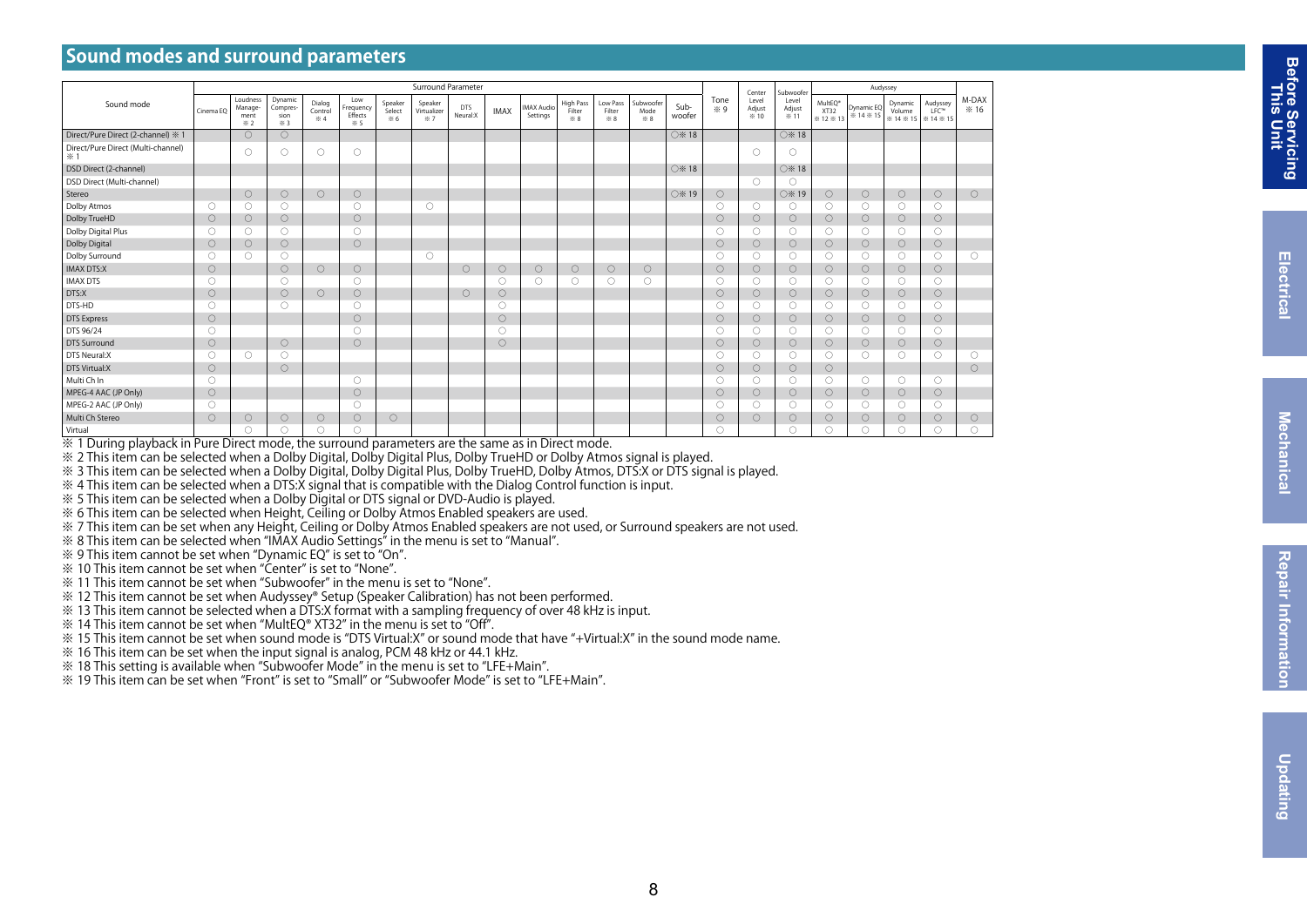#### **Types of input signals, and corresponding sound modes**

#### $\bullet$  This indicates the default sound mode.  $\bigcirc$  This indicates the selectable sound mode.

|                                   |            |                     | 2-channel signal    |                                     |                      |                      |                      |                        |                                       |                            | Multi-channel signal   |                     |                       |                      |                      |                         |                     |                      |                       |                      |                      |                      |                       |                                        |                              |
|-----------------------------------|------------|---------------------|---------------------|-------------------------------------|----------------------|----------------------|----------------------|------------------------|---------------------------------------|----------------------------|------------------------|---------------------|-----------------------|----------------------|----------------------|-------------------------|---------------------|----------------------|-----------------------|----------------------|----------------------|----------------------|-----------------------|----------------------------------------|------------------------------|
| Sound mode                        | NOTE       | Dolby<br>TrueHD     | Plus                | Dolby Digital Dolby Digital<br>(EX) | DTS-HD               | <b>DTS Express</b>   | <b>DTS</b>           | Analog / PCN           | MPEG-2 AAC<br>MPEG-4 AAC<br>(JP Only) | <b>DSD</b><br>per Audio CD | Dolby<br>Atmos         | Dolby<br>TrueHD     | Dolby Digital<br>Plus | Dolby Digita<br>(EX) | <b>IMAX</b><br>DTS:X | MAX DTS                 | DTS:X               | DTS-HD               | <b>DTS</b><br>Express | DTS ES<br>Dscrt6.1   | DTS ES<br>Mtrx6.1    | <b>DTS</b>           | PCM multi-<br>channel | MPEG-2 AAC/<br>MPEG-4 AAC<br>(JP Only) | <b>DSD</b><br>uper Audio CD) |
| Direct                            |            |                     |                     |                                     |                      |                      |                      |                        |                                       |                            |                        |                     |                       |                      |                      |                         |                     |                      |                       |                      |                      |                      |                       |                                        |                              |
| Direct                            |            | $\circlearrowright$ | $\circlearrowright$ | $\circ$                             | $\circlearrowright$  | $\circlearrowright$  | $\circlearrowright$  | $\bigcirc\mathbb{X}$ 2 | $\circ$                               |                            | $\circlearrowright$    | $\circlearrowright$ | $\circlearrowright$   | $\circlearrowright$  | $\circ$              | $\circlearrowright$     | $\circlearrowright$ | $\circlearrowright$  | $\bigcirc$            | $\circ$              | $\circlearrowright$  | $\circlearrowright$  | $\circ$               | $\circlearrowright$                    |                              |
| DSD Direct                        |            |                     |                     |                                     |                      |                      |                      |                        |                                       | $\circ$                    |                        |                     |                       |                      |                      |                         |                     |                      |                       |                      |                      |                      |                       |                                        | $\circlearrowright$          |
| Pure Direct                       |            |                     |                     |                                     |                      |                      |                      |                        |                                       |                            |                        |                     |                       |                      |                      |                         |                     |                      |                       |                      |                      |                      |                       |                                        |                              |
| Pure Direct                       |            | $\circlearrowright$ | $\circlearrowright$ | $\circlearrowright$                 | $\circ$              | $\circlearrowright$  | $\circ$              | $\circlearrowright$    | $\circ$                               |                            | $\circlearrowright$    | $\circ$             | $\circlearrowright$   | $\circlearrowright$  | $\circlearrowright$  | $\circlearrowright$     | $\circlearrowright$ | $\circlearrowright$  | $\circlearrowright$   | $\circ$              | $\circlearrowright$  | $\circ$              | $\circ$               | $\circlearrowright$                    |                              |
| DSD Pure Direct                   |            |                     |                     |                                     |                      |                      |                      |                        |                                       | $\circlearrowright$        |                        |                     |                       |                      |                      |                         |                     |                      |                       |                      |                      |                      |                       |                                        | $\circlearrowright$          |
| Stereo                            |            |                     |                     |                                     |                      |                      |                      |                        |                                       |                            |                        |                     |                       |                      |                      |                         |                     |                      |                       |                      |                      |                      |                       |                                        |                              |
| Stereo                            |            | $\circ$             | $\circ$             | $\circ$                             | $\circ$              | $\circ$              | $\circ$              | $\bullet$              | $\circ$                               | $\bullet$                  | $\circlearrowright$    | $\circlearrowright$ | $\circ$               | $\circ$              | $\circ$              | $\circ$                 | $\circ$             | $\circ$              | $\circ$               | $\circ$              | $\circlearrowright$  | $\circlearrowright$  | $\circ$               | $\circlearrowright$                    | $\circlearrowright$          |
| Dolby Surround                    |            |                     |                     |                                     |                      |                      |                      |                        |                                       |                            |                        |                     |                       |                      |                      |                         |                     |                      |                       |                      |                      |                      |                       |                                        |                              |
| Dolby Atmos                       | $\times 1$ |                     |                     |                                     |                      |                      |                      |                        |                                       |                            | $\bullet$              |                     |                       |                      |                      |                         |                     |                      |                       |                      |                      |                      |                       |                                        |                              |
| Dolby TrueHD                      |            | $\circ$             |                     |                                     |                      |                      |                      |                        |                                       |                            | $\bigcirc\mathbb{X}$ 3 | $\circ$             |                       |                      |                      |                         |                     |                      |                       |                      |                      |                      |                       |                                        |                              |
| Dolby Digital Plus                |            |                     | $\circlearrowright$ |                                     |                      |                      |                      |                        |                                       |                            | ○※5                    |                     | $\circlearrowright$   |                      |                      |                         |                     |                      |                       |                      |                      |                      |                       |                                        |                              |
| Dolby Digital                     |            |                     |                     | $\circ$                             |                      |                      |                      |                        |                                       |                            |                        |                     |                       | $\circ$              |                      |                         |                     |                      |                       |                      |                      |                      |                       |                                        |                              |
| Dolby (D+) (HD) + Dolby Surround  |            |                     |                     |                                     |                      |                      |                      |                        |                                       |                            |                        | $\bullet$           | $\bullet$             | $\bullet$            |                      |                         |                     |                      |                       |                      |                      |                      |                       |                                        |                              |
| Dolby (D+) (HD) + Neural:X        |            |                     |                     |                                     |                      |                      |                      |                        |                                       |                            |                        | $\circ$             | $\circ$               | $\circ$              |                      |                         |                     |                      |                       |                      |                      |                      |                       |                                        |                              |
| Dolby Surround                    |            | $\bullet$           | $\bullet$           | $\bullet$                           | $\circlearrowright$  | $\circlearrowright$  | $\circlearrowright$  | $\bigcirc$             | $\bullet$                             | $\circlearrowright$        |                        |                     |                       |                      |                      |                         |                     |                      |                       |                      |                      |                      |                       |                                        |                              |
| DTS Surround                      |            |                     |                     |                                     |                      |                      |                      |                        |                                       |                            |                        |                     |                       |                      |                      |                         |                     |                      |                       |                      |                      |                      |                       |                                        |                              |
| <b>IMAX DTS:X</b>                 |            |                     |                     |                                     |                      |                      |                      |                        |                                       |                            |                        |                     |                       |                      | $\bullet \times 10$  |                         |                     |                      |                       |                      |                      |                      |                       |                                        |                              |
| <b>IMAX DTS</b>                   |            |                     |                     |                                     |                      |                      |                      |                        |                                       |                            |                        |                     |                       |                      |                      | ○ ※ 10                  |                     |                      |                       |                      |                      | ○※11                 |                       |                                        |                              |
| DTS:X MSTR / DTS:X                |            |                     |                     |                                     |                      |                      |                      |                        |                                       |                            |                        |                     |                       |                      | ○ ※ 12               |                         | $\bullet$           |                      |                       |                      |                      |                      |                       |                                        |                              |
| <b>DTS-HD MSTR</b>                |            |                     |                     |                                     | ○ ※ 13               |                      |                      |                        |                                       |                            |                        |                     |                       |                      |                      | $\bigcirc\mathbb{X}$ 12 |                     | ○ ※ 13               |                       |                      |                      |                      |                       |                                        |                              |
| <b>DTS-HD HI RES</b>              |            |                     |                     |                                     | ○※15                 |                      |                      |                        |                                       |                            |                        |                     |                       |                      |                      | ○ ※ 12                  |                     | ○※15                 |                       |                      |                      |                      |                       |                                        |                              |
| <b>DTS</b> Express                |            |                     |                     |                                     |                      | $\circlearrowright$  |                      |                        |                                       |                            |                        |                     |                       |                      |                      | ○ ※ 12                  |                     |                      | $\circlearrowright$   |                      |                      |                      |                       |                                        |                              |
| DTS ES Dscrt 6.1                  | $\times 6$ |                     |                     |                                     |                      |                      |                      |                        |                                       |                            |                        |                     |                       |                      |                      |                         |                     |                      |                       | $\circ$              |                      |                      |                       |                                        |                              |
| DTS ES Mtrx 6.1                   | $*6$       |                     |                     |                                     |                      |                      |                      |                        |                                       |                            |                        |                     |                       |                      |                      |                         |                     |                      |                       |                      | $\circ$              |                      |                       |                                        |                              |
| DTS 96/24                         |            |                     |                     |                                     |                      |                      | ○※16                 |                        |                                       |                            |                        |                     |                       |                      |                      |                         |                     |                      |                       |                      |                      | ○ ※ 16               |                       |                                        |                              |
| DTS Surround                      |            |                     |                     |                                     |                      |                      | $\circ$              |                        |                                       |                            |                        |                     |                       |                      |                      | $\bigcirc\mathbb{X}$ 12 |                     |                      |                       | $\circ$              | $\circ$              | $\circlearrowright$  |                       |                                        |                              |
| IMAX DTS + Neural:X               |            |                     |                     |                                     |                      |                      |                      |                        |                                       |                            |                        |                     |                       |                      |                      | $\bullet \times 10$     |                     |                      |                       |                      |                      | ○ ※ 11               |                       |                                        |                              |
| IMAX DTS / IMAX DTS:X + Virtual:X |            |                     |                     |                                     |                      |                      |                      |                        |                                       |                            |                        |                     |                       |                      | ○ ※ 10               | $\circ$ 10              |                     |                      |                       |                      |                      | $\circ$ 11           |                       |                                        |                              |
| DTS (-HD) + Dolby Surround        |            |                     |                     |                                     |                      |                      |                      |                        |                                       |                            |                        |                     |                       |                      |                      | $\circlearrowright$     |                     | $\circlearrowright$  | $\bigcirc$            | $\circ$              | $\circlearrowright$  | $\circlearrowright$  |                       |                                        |                              |
| DTS (-HD) + Neural:X              |            |                     |                     |                                     |                      |                      |                      |                        |                                       |                            |                        |                     |                       |                      |                      | ○※12                    |                     | $\bullet$ $\times$ 7 | $\bullet$ $\times$ 7  | $\bullet$ $\times$ 7 | $\bullet$ $\times$ 7 | $\bullet$ $\times$ 7 |                       |                                        |                              |
| DTS (-HD) / DTS:X + Virtual:X     |            |                     |                     |                                     |                      |                      |                      |                        |                                       |                            |                        |                     |                       |                      | ○※12                 | ○ ※ 12                  | ○ ※ 8               | $\circlearrowright$  | $\bigcirc$            | $\circlearrowright$  | $\bigcirc$           | $\bigcirc$           |                       |                                        |                              |
| DTS Neural:X                      |            | $\circlearrowright$ | $\circ$             | $\circ$                             | $\bullet$ $\times$ 7 | $\bullet$ $\times$ 7 | $\bullet$ $\times$ 7 | $\circlearrowright$    | $\circ$                               | $\circlearrowright$        |                        |                     |                       |                      |                      |                         |                     |                      |                       |                      |                      |                      |                       |                                        |                              |
| <b>DTS Virtual:X</b>              |            |                     |                     |                                     | $\circ$              | $\circ$              | $\circ$              | $\circlearrowright$    | $\circ$                               | $\circlearrowright$        |                        |                     |                       |                      |                      |                         |                     |                      |                       |                      |                      |                      |                       |                                        |                              |
| Multi Ch In                       |            |                     |                     |                                     |                      |                      |                      |                        |                                       |                            |                        |                     |                       |                      |                      |                         |                     |                      |                       |                      |                      |                      |                       |                                        |                              |
| Multi Ch In                       |            |                     |                     |                                     |                      |                      |                      |                        |                                       |                            |                        |                     |                       |                      |                      |                         |                     |                      |                       |                      |                      |                      | $\bullet$             |                                        | $\bullet$                    |
| Multi Ch In 7.1                   | $\times 6$ |                     |                     |                                     |                      |                      |                      |                        |                                       |                            |                        |                     |                       |                      |                      |                         |                     |                      |                       |                      |                      |                      | ○※19                  |                                        |                              |
| Multi In + Dolby Surround         |            |                     |                     |                                     |                      |                      |                      |                        |                                       |                            |                        |                     |                       |                      |                      |                         |                     |                      |                       |                      |                      |                      | $\circlearrowright$   |                                        | $\circlearrowright$          |
| Multi In + Neural:X               |            |                     |                     |                                     |                      |                      |                      |                        |                                       |                            |                        |                     |                       |                      |                      |                         |                     |                      |                       |                      |                      |                      | $\circlearrowright$   |                                        | $\circlearrowright$          |
| Multi In + Virtual:X              |            |                     |                     |                                     |                      |                      |                      |                        |                                       |                            |                        |                     |                       |                      |                      |                         |                     |                      |                       |                      |                      |                      | $\circlearrowright$   |                                        | $\circlearrowright$          |
| MPEG-2 AAC/MPEG-4 AAC (JP Only)   |            |                     |                     |                                     |                      |                      |                      |                        |                                       |                            |                        |                     |                       |                      |                      |                         |                     |                      |                       |                      |                      |                      |                       |                                        |                              |
| MPEG-2 AAC                        |            |                     |                     |                                     |                      |                      |                      |                        | ○ ※ 21                                |                            |                        |                     |                       |                      |                      |                         |                     |                      |                       |                      |                      |                      |                       | ○ ※ 21                                 |                              |
| MPEG-4 AAC                        |            |                     |                     |                                     |                      |                      |                      |                        | ○※ 22                                 |                            |                        |                     |                       |                      |                      |                         |                     |                      |                       |                      |                      |                      |                       | ○※ 22                                  |                              |
| AAC + Dolby Surround              |            |                     |                     |                                     |                      |                      |                      |                        |                                       |                            |                        |                     |                       |                      |                      |                         |                     |                      |                       |                      |                      |                      |                       | $\bullet$                              |                              |
| $AAC + Neural:X$                  |            |                     |                     |                                     |                      |                      |                      |                        |                                       |                            |                        |                     |                       |                      |                      |                         |                     |                      |                       |                      |                      |                      |                       | $\circ$                                |                              |
| $AAC + Virtual:X$                 |            |                     |                     |                                     |                      |                      |                      |                        |                                       |                            |                        |                     |                       |                      |                      |                         |                     |                      |                       |                      |                      |                      |                       | $\circlearrowright$                    |                              |
| Original sound mode               |            |                     |                     |                                     |                      |                      |                      |                        |                                       |                            |                        |                     |                       |                      |                      |                         |                     |                      |                       |                      |                      |                      |                       |                                        |                              |
| Multi Ch Stereo                   |            | $\circlearrowright$ | $\circlearrowright$ | $\bigcirc$                          | $\circlearrowright$  | $\bigcirc$           | $\circlearrowright$  | $\bigcirc$             | $\circlearrowright$                   | $\bigcirc$                 | $\circlearrowright$    | $\bigcirc$          | $\bigcirc$            | $\circlearrowright$  | $\bigcirc$           | $\circlearrowright$     | $\circlearrowright$ | $\bigcirc$           | $\bigcirc$            | $\circlearrowright$  | $\bigcirc$           | $\bigcirc$           | $\bigcirc$            | $\circlearrowright$                    | $\circlearrowright$          |
| Virtual                           |            | $\circ$             | $\circ$             | $\bigcirc$                          | $\circlearrowright$  | $\circ$              | $\circ$              | $\circ$                | $\circ$                               | $\bigcirc$                 | ○※ 20                  | $\bigcirc$          | $\circ$               | $\circ$              | $\bigcirc$           | $\circ$                 |                     | $\circlearrowright$  | $\bigcirc$            | $\circ$              | $\circ$              | $\circlearrowright$  | $\circlearrowright$   | $\bigcirc$                             | $\circlearrowright$          |

**Before Servicing**<br>This Unit  **Before Servicing**